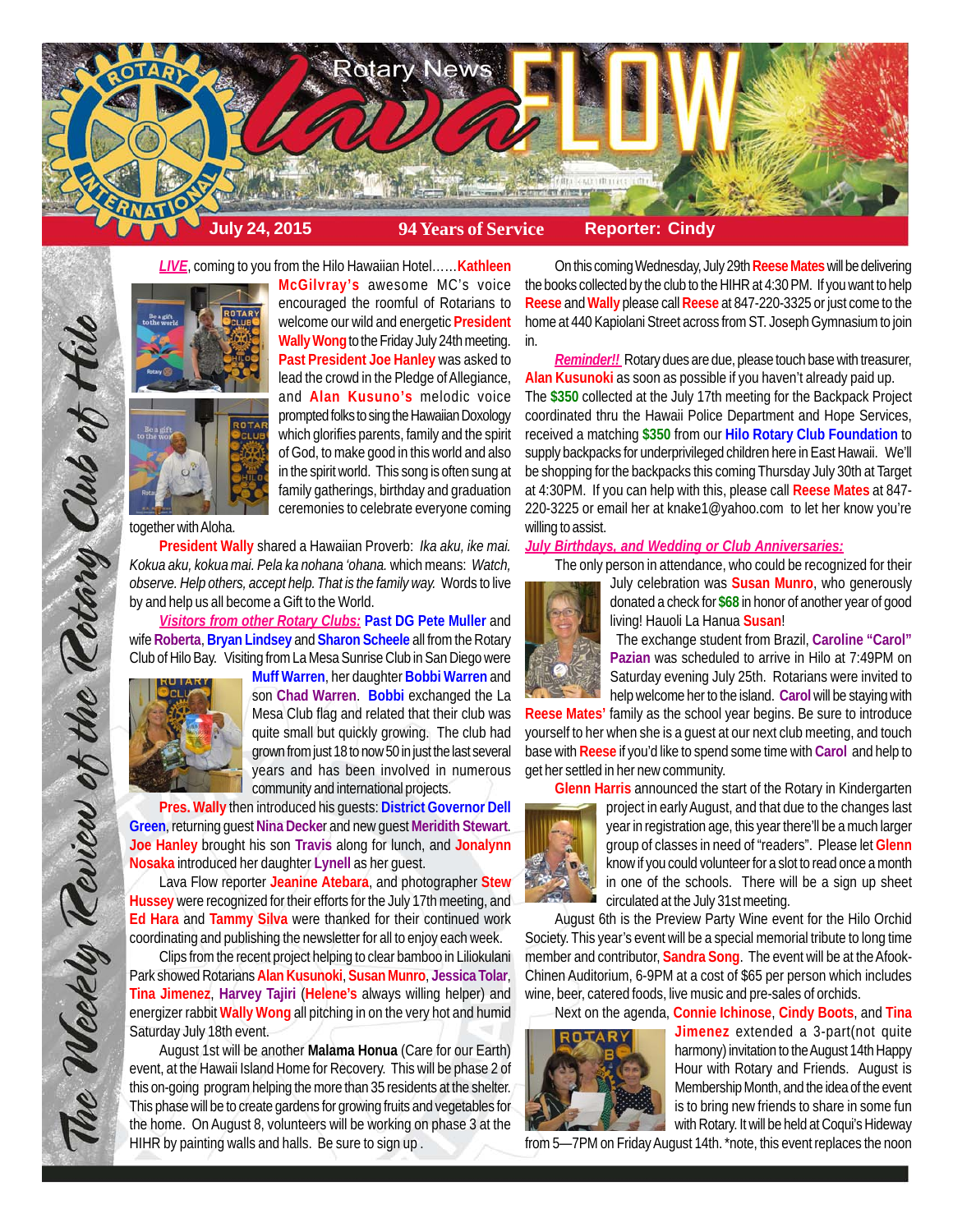# *Birthdays:*

**Lisa Rantz** July 3 **Jim Kennedy** July 17 **Gene Tao** July 20 **Cowboy Kaneshiro** July 24 **Mitch Roth** July 28 **Treena Breyfogle** July 30 **Susan Munro** July 30

## *Club Anniversary:*

**Alberta Dobbe** July 11, 2008 (6) **Connie Ichinose** July 12, 2013 (1) **Jean Sugiyama** July 12, 2013 (1) **Lorraine Shin** July 17, 2009 (5) **Misti Tyrin** July 23, 2010 (4) **Jim Kennedy** July 23, 2098 (16) **Lisa Rantz** July 26, 2013 (1) **Sally O'Brien** July 27, 2010 (2)

### *Wedding Anniversary:*

**Eddie & Portia Hara** July 1 (37) **Stew & Alessandra Hussey** July 12 (28) **Randy & Lydia Hart** July 17 (21) **Tom & Delia Brown** July 29 (33)

### *Announcements:*

- **July 29 "Building a Library" at Hawaii Island Home for Recovery. 4:30 pm July 31 - Susan Scott Aloha Social Services Bangladesh**
- **Aug. 1 Malama Honua Garden Project Hawaii Island Home for Recovery.**
- **Aug. 7 -K.T. Cannon-Eger Lilliokalani Garden 100th Annivesary**
- **2017 update Aug. 8 - Malama Honua Garden Project**
- **Hawaii Island Home for Recovery.**
- **Aug. 14 Wine Social @ 5 pm Coqui's Hideaway**
- **Aug. 21 Brian Nussbaum Kuikahi Mediation Ctr. Foreclosure Dispute Resolution**
- **Aug. 28 Tim Hansen Hi County Special Projects Coordinator**

| Immediate Past President Richard Johnson |  |
|------------------------------------------|--|
|                                          |  |
|                                          |  |
|                                          |  |
|                                          |  |
|                                          |  |
| Public Relations  Marcia Prose           |  |
| Rotary Foundations  Kerry Glass          |  |
|                                          |  |
| International Service  Stew Hussey       |  |
| Community Service  Reese Mates           |  |
|                                          |  |
| Vocational Service  Biff Kennedy         |  |

meeting. Cost is: \$20/person which covers heavy pupus. There will be a no host bar with Happy Hour prices and some fun and fellowship. Be sure to sign up and bring a friend who just might find out that Rotary is more than just service projects and meetings.

With a little time for **Happy \$**, **Chris Tamm** had **\$10** to report what an awesome trip he and wife **Barbara** had just returned from. They had a great time covering lots of territory from Alaska, thru Bristish

Columbia and then Washington State. **Senator Lorraine Inouye** had **\$25** for the **Backpack Project**, and shared information about the upcoming construction of the roundabout on hiway 130 at the intersection in Pahoa.

The construction is scheduled to start August 10th, and there will be a meeting at the Puna Community Center on Wednesday evening at 6PM on July 29th to advise the community of the traffic patterns,

diversions and areas of concern. **Bob Fox** was **5** very happy dollars happy that he and his wife **Nina** had recently moved out of the Pahoa area and into Hilo and would NOT have to suffer through the roundabout construction

project and traffic. Hearing about **Bob's** recent move to town, **Past DG Peter Muller** quipped up some unhappy **\$** that now **Bob** was a closer neighbor. **Pete** also was happy to announce that he and wife **Roberta** had recently become grandparents to twin girls. Congratulations to the **Muller** family!. Guest from La Mesa Sunrise club, **Muff Warren**, was very happy to be visiting the Hilo side of our island and enjoying the area greatly. So much so, she's considering moving here. **Joe Hanley** was **\$20** to



share his green stick fishing story (for real??) about his great day off, fishing in Kona and hauling in 2 awesome Ahi totaling more than 160# ...and yup, he said it was mmmmmmmm great! **Johnalynn Noaka** had a crisp **\$10**

of happiness just for having her beautiful daughter with her to share time together. **Glenn Harris** had \$10 worth of happiness to recognize the 50th anniversary of the Mauna Kea Resort and how it's contributed to this island.

Our esteemed guest speaker for the day, was



our 2015-2016 **District Governor Del Green**. In his life other than Rotary 5000, **DG Del** is a practicing attorney in Honolulu, was born on Maui and then moved with his family to the mainland. He was able to come back with his brother and spend

many summers in Lahaina Maui at his grandparents' home enjoying plantation life and learning the real meaning of "Hawaiian style". **Del** compared the

Hawaiian-style culture of giving and sharing found here in the islands to the Rotary motto this year, " Be a Gift to the World." During his summers on Maui, **Del** learned the importance of family, friendships and was especially blessed by having his uncle **Charlie Nalepa** spend time with him and his younger brother. His Uncle **Charlie** taught him the importance of helping other people, and gave him his first Rotary shirt. Rotary is not a 1 size fits all organization. It allows for members to have many interests, and participate in a variety of avenues of service, be it community centered or worldwide projects.

Asking the questions, Why do people join Rotary and Why do they stay, **DG Del** shared that a survey taken recently showed that most members responded with: to gain new friendships and to make an impact in their communities.

One special report shared this month is that Nigeria is now 1 full year without any reported polio cases. That leaves just Afghanistan and Pakistan to see eradication, and thanks to the efforts of Rotary Volunteers worldwide, Rotary has made an impact on the world. With Rotary in Hawaii celebrating it's 100 year centennial, our **DG** suggested doing some sort of centennial project impacting our community to share the good that Rotary can do. At the end of this Rotary year, there will be a Centennial Conference in Honolulu honoring the 5 oldest clubs in the state, and yes, being #2 the **Rotary Club of Hilo** will be recognized, so think about joining in the celebration. (more details to come at a later date) **DG Del** also pointed out the our new **President Wally Wong** is a special gift to our club, and by joining **Wally** and his board as projects come up, we can all be a **Gift to the World!** Go out and have fun, invite friends to join in your projects and make an impact wherever



you are. On behalf of our club, **DG Green** was presented with a very special **Rotary Club of Hilo** apron to be worn proudly at all his up-coming gatherings.

New member **Johnalynn Nosaka** was called on to lead the members in the **Four Way Test**, with a hearty Have Fun for the "fifth way".





Be a gift to the world Photos by **Kerry Glass**